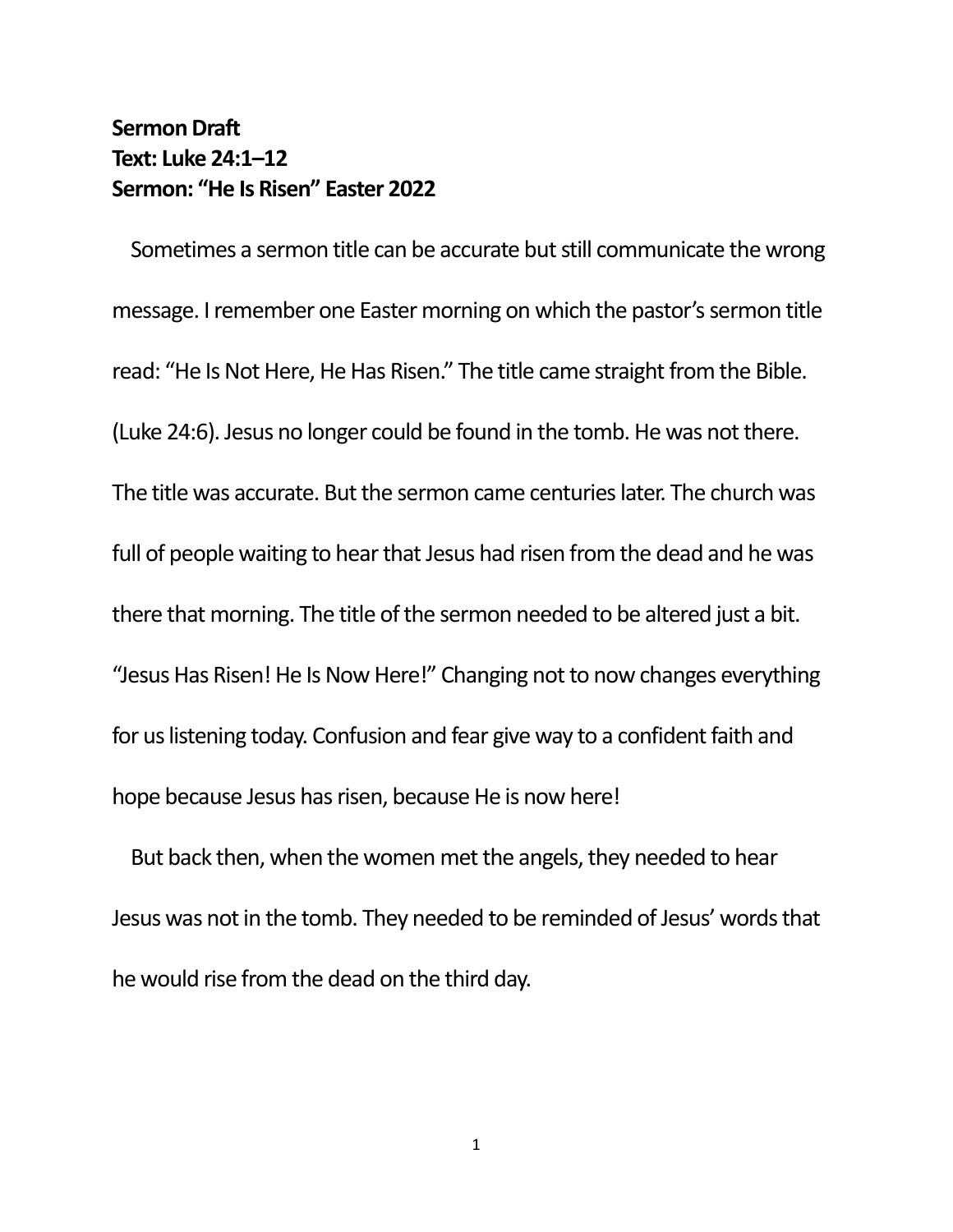They come to the tomb expecting to care for a dead body. The spices they bring were for embalming the man who died on the cross. When they arrive, they are confused. The stone is rolled off to the side. The tomb contains no body, just emptiness. Where is Jesus? His body had disappeared. They are at a loss as to what had happened.

Then the angels appear. These heavenly beings frighten the women. We sometimes imagine angels as cute, cuddly, babylike cherubs. But most often in the Bible, they are powerful beings that simply send someone to fall to the ground in fear and awe. The women do just that; they bow to the ground in front of the angels.

But the angels aren't there to frighten the women. They have come to assure them, to remind them, to bring a faith back to life in them. They do not do this with power and fear, but with a simple message. Jesus is not in the tomb. He has risen. He has kept his promise. He died at the hands of sinful men. Now, on the third day, he has risen from the dead, just as he said he would. He is not there, in that tomb. The women needed to hear that good news.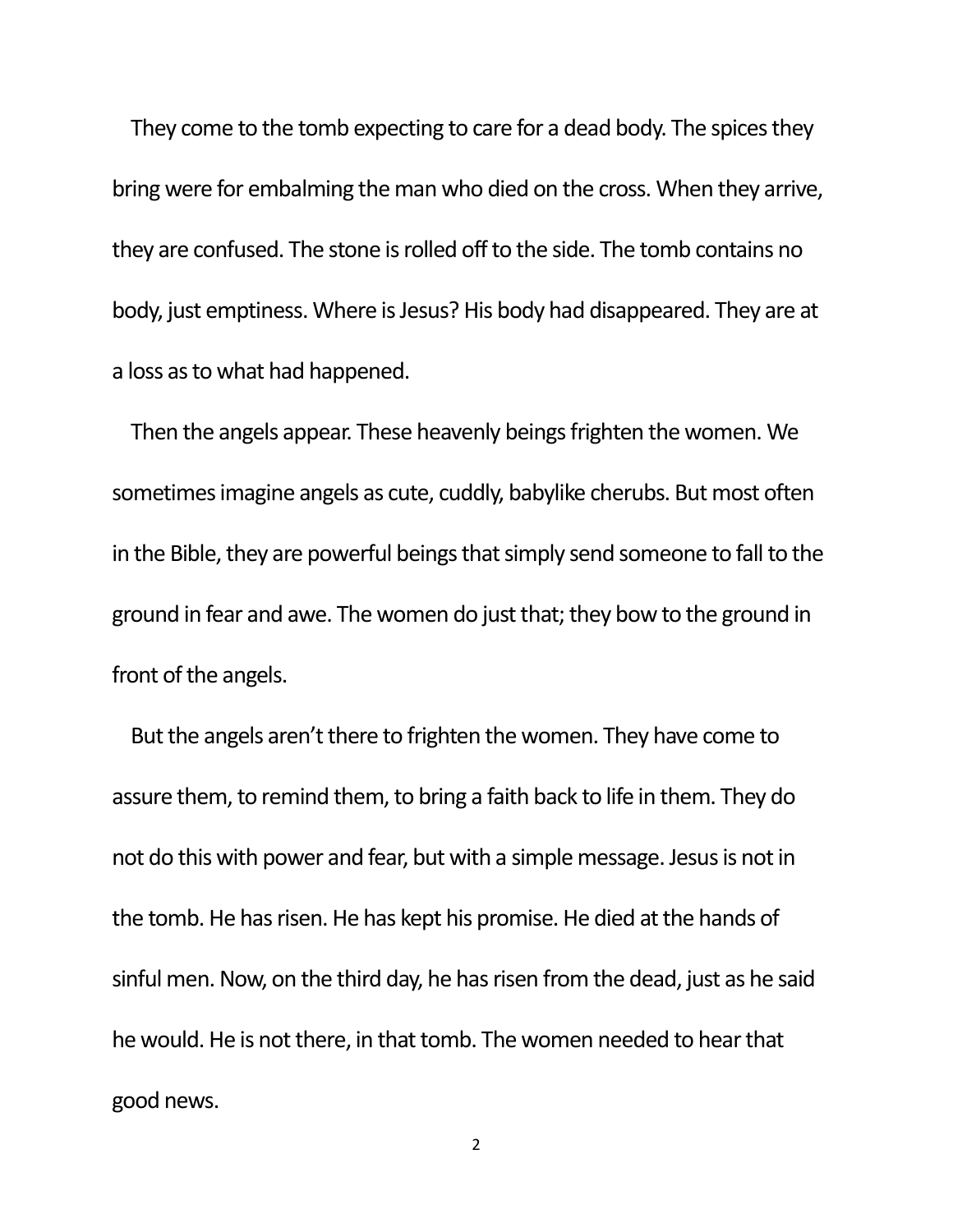What happens next. They remember. They believe. Even though Jesus isn't standing there in front of them, even though all they've seen with their eyes is an empty grave and some angels, they believe. And with an active, living faith, they dash away to tell the disciples that wonderful news of the first Easter morning.

Confusion and fear change to belief and hope. Soon they will see Jesus. They will know just exactly where he is. Not in the tomb. But with them. At that moment, though, Jesus is not there.

I wonder if perhaps we struggle with the same emotions as the women did back then. We're confused. We're frightened. Not at a stone rolled away. Or by encountering angels. But by what life simply throws at us that makes us ask, "Where is Jesus? He doesn't seem to be here. And what is here is frightening."

Look at our own nation, hatred, and violence. The pandemic swept across the nation, around the globe. At first, we locked down together to do battle against this unseen enemy.

3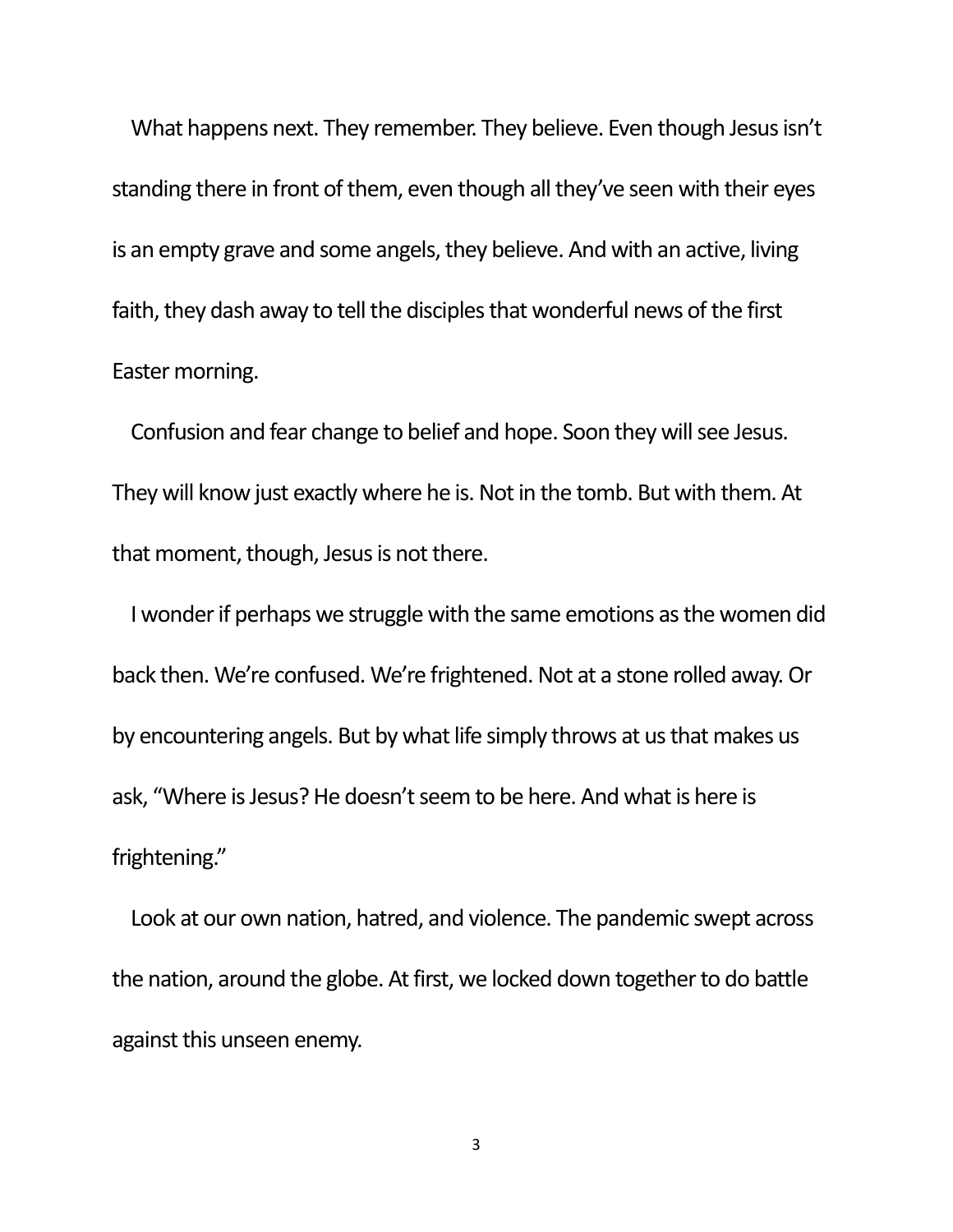We learn how to protect one another and ourselves and keep our health care system from being overwhelmed. But as the months passed, the fighting takes over. Something as simple as a mask divides people into camps, and we hear the battle lines drawn. Personal freedom I don't need to wear one. The virus isn't that bad; 99 percent of those who get it survive. The media has overhyped the problem. We need to get people back to work. The loneliness and depression are worse than the virus. We want to get together for Christmas like we always do.

But wait, doctors and nurses are exhausted. We've run out of ICU beds for those who are sick. Other surgeries must be postponed, and cancer treatments suspended. Protect your neighbor, your family members. Both sides claim political allies. Even in the church, the division raged on, with some not attending if they have to wear a mask, and others not coming if not everyone is wearing a mask. We can be left confused and afraid, wondering where Jesus is in this mess.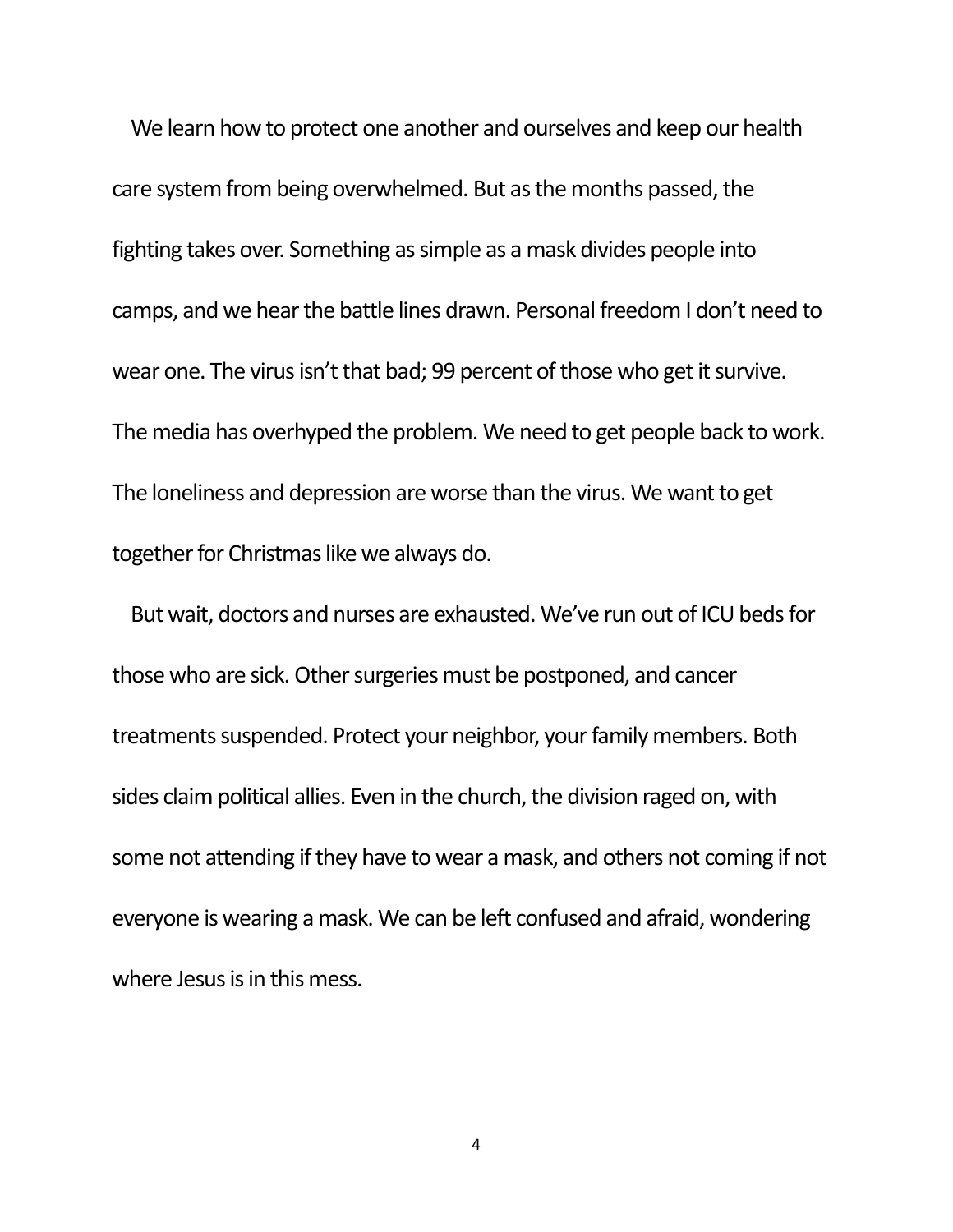The church suffers. Attendance goes down. Those who watched at first on the computer begin to drift away. Contributions disappear, and programs and staff need to be cut. Pastors and church workers grow weary and are even attacked for whatever they decide to do. They can't visit people in the hospitals and nursing homes. Many are ready to quit. We can be left confused and afraid, wondering where Jesus is in this mess.

But sometimes the confusion and fear come not from the world or the country or even the church. Sometimes they infect us from the close-tohome moments, the death of a loved one. Staring at what age and death do to someone we know makes us realize what it's doing to us as well. The sight can leave us confused, but, even more so, frightened. Where is Jesus when all this happens? We need to hear is that he has risen, and he is here! Yes, he is now here.

Where? Imagine a baptismal font. Before the service, a member of the altar guild comes out and pours water into the basin. A white napkin is placed on the side, along with a baptismal certificate. The service begins and a family, with godparents, sits up front.

5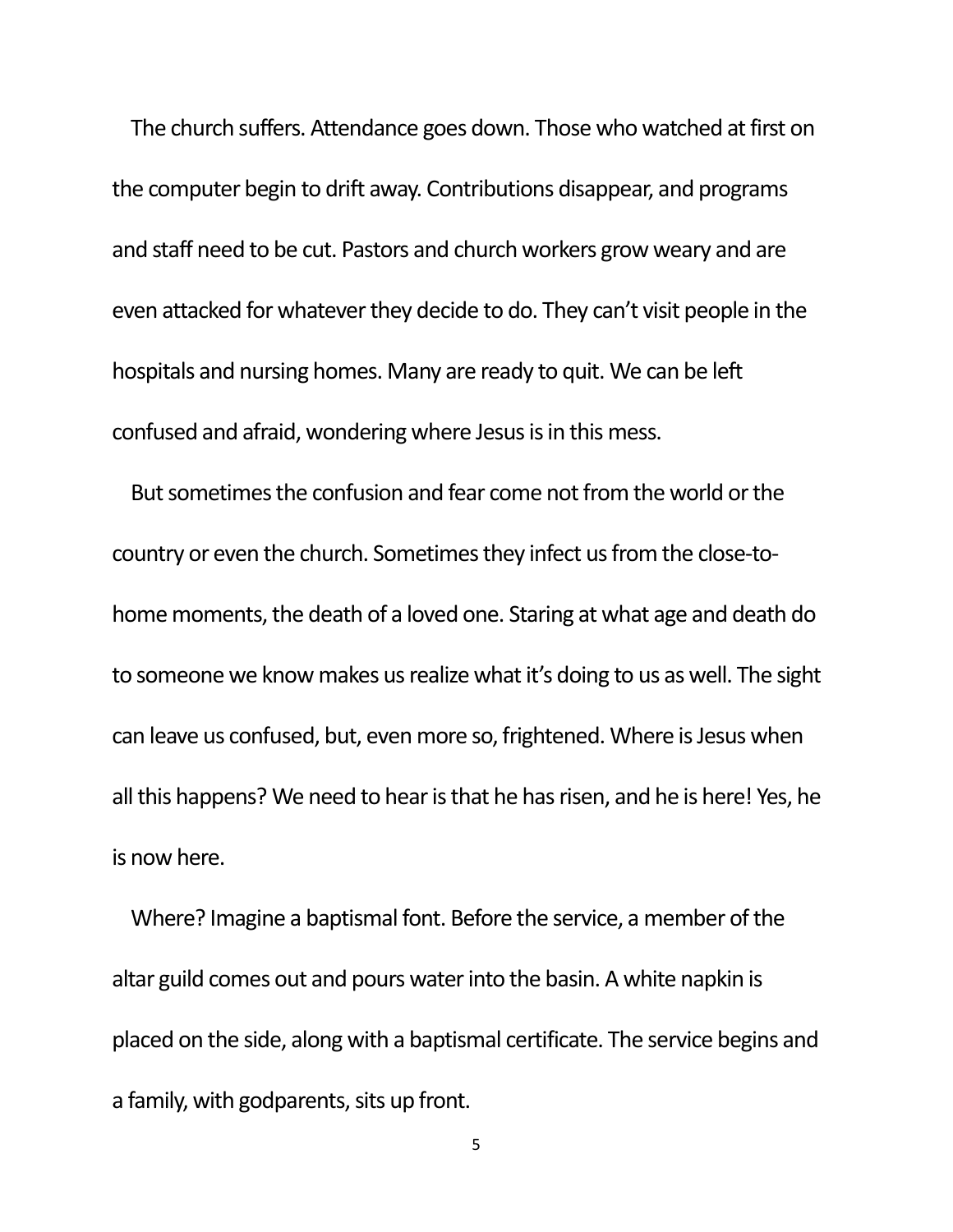The opening hymn ends, and the mom and dad, holding the baby, step to the font. Godparents are standing across from them. The pastor begins the liturgy. Soon the moment comes. The mother lowers her child over the water. Three times the pastor dips his hand into the basin and splashes water on the child's head, all the while speaking the name of the child and the name of the triune God. Where is Jesus at that moment? Right there. He is risen from the dead. He is alive and now lives in that child. Faith and hope arise in the child and are renewed in those watching. And we remember once it was each of us who were brought into Jesus' living presence at a baptismal font.

Where is Jesus? Look at the altar. Before the service, again a member of the altar guild brought out a cup and covered it with a white cloth. Wine in the pitcher is set beside it. Communion wafers are readied to be used. The service moves along until the pastor speaks familiar words. *"On the night when Jesus was betrayed . . . 'Take, eat; this is my body, which is given for you . . . Drink of it, all of you; this cup is the new testament in my blood, which is shed for you for the forgiveness of sins.'"*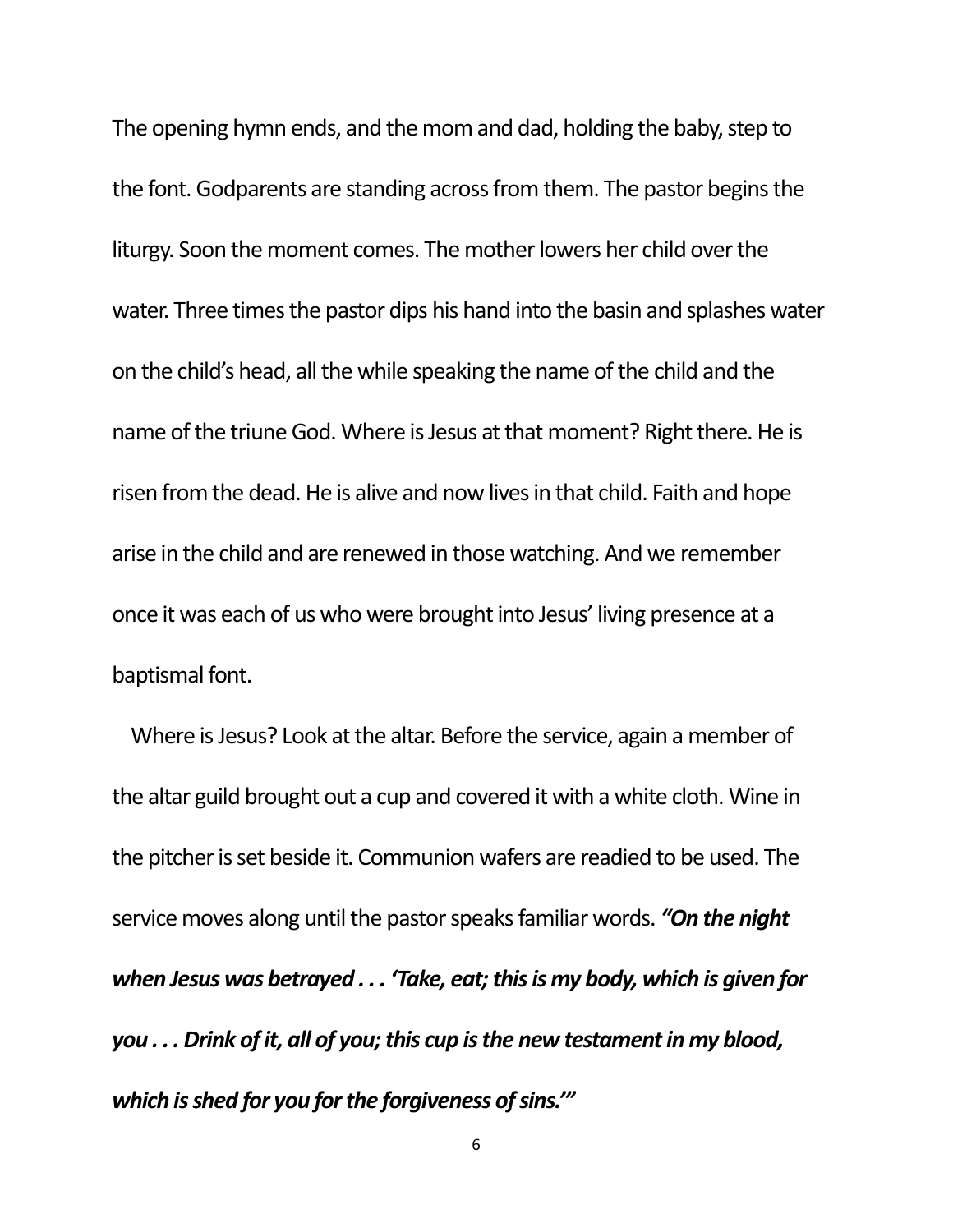Your pew is ushered forward. You kneel at the rail. The bread is placed in your hand and then your mouth. A sip of wine runs over your tongue. Where is Jesus at that moment? Right there. He is risen from the dead. He is alive and lives in you. He renews your faith and hope once again. He is not in the tomb. He is here in our midst, in our church, in our lives. Confusion and fear give way to a confident faith and hope.

Where is Jesus? Open a Bible. Find passages of promise, Matthew 28:20; Romans 8:38–39 and John 11:25–26.

Listen to what Isaiah promises in our Old Testament Reading. A day will come when Jesus will return. We will see him face-to-face. All of creation will be remade. No more will old age take away our strength and breath. All creation will live in peaceful harmony. Only gladness, not more anger and hate. Grief will give way to rejoicing. Listen to Paul in our Corinthians reading. The one great last enemy to be destroyed is death. Jesus is the firstfruits when he left the tomb empty, so many more will follow on that glorious Last Day of resurrection.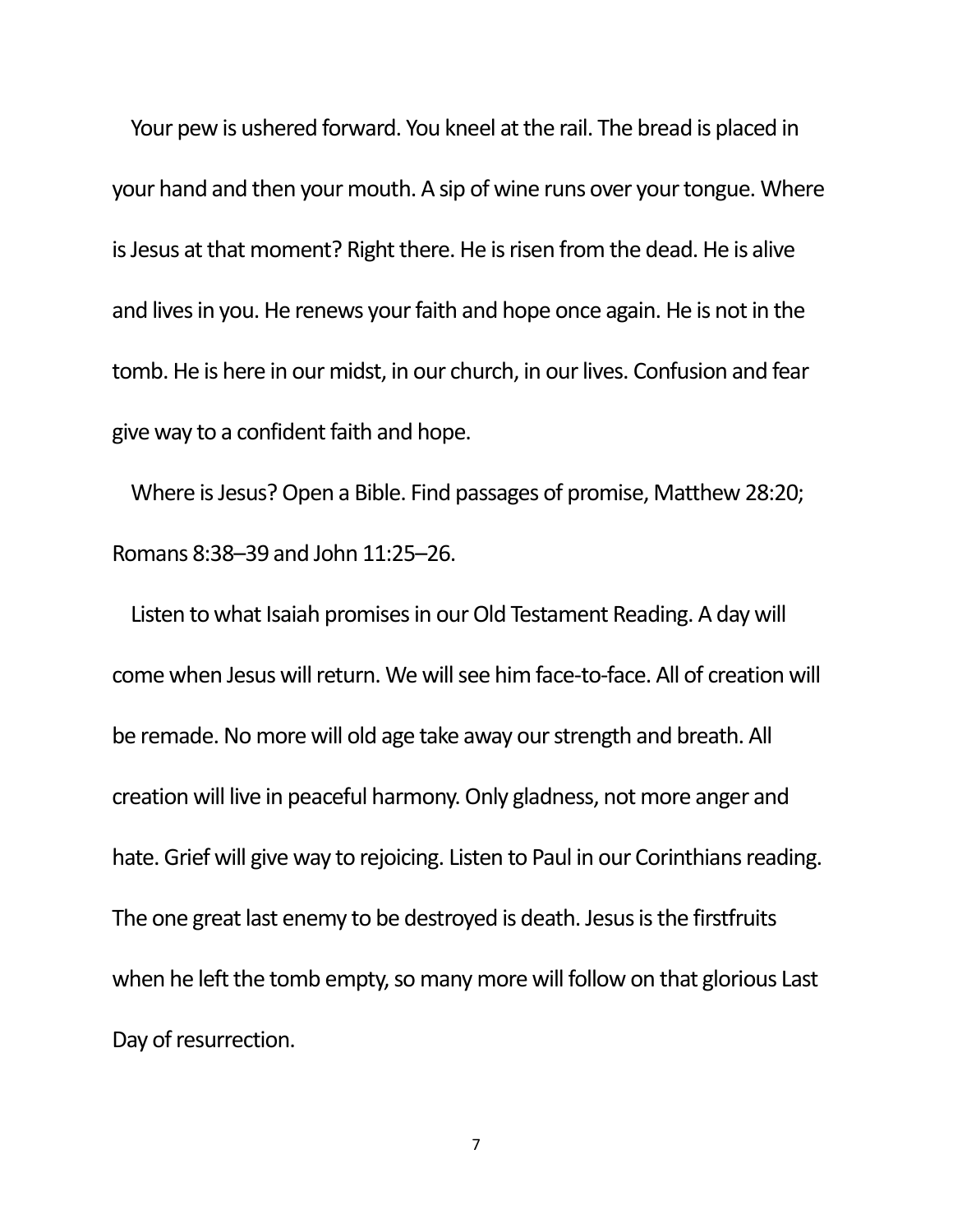Now remember what the women did after the angels reminded them of Jesus' words, after their faith came to life and hope returned. *"And returning from the tomb they told all these things to the eleven and to all the rest"* (v 9). They ran and told the disciples. They didn't stay at the tomb. They went back to their lives. They went back to their lives with the risen Jesus present with them.

So do we. We leave this worship service, a service where Jesus has been present because he promised where two or three or more are gathered together, there he would be. We go back to our lives. We go back to injustice and anger. We go back to division and strife. We go back to sickness and aging muscles. But we do not go back alone. We go back with Jesus. We go back with a powerful message. He has risen; he is now here.

On this Easter morning, listen to the words of the angels: "*Remember how he told you, while he was still in Galilee, that the Son of Man must be delivered into the hands of sinful men and be crucified and on the third day rise"* (vs 6b–7). The women staring at an empty tomb needed to hear the words, *"He is not here, but has risen"* (v 6a).